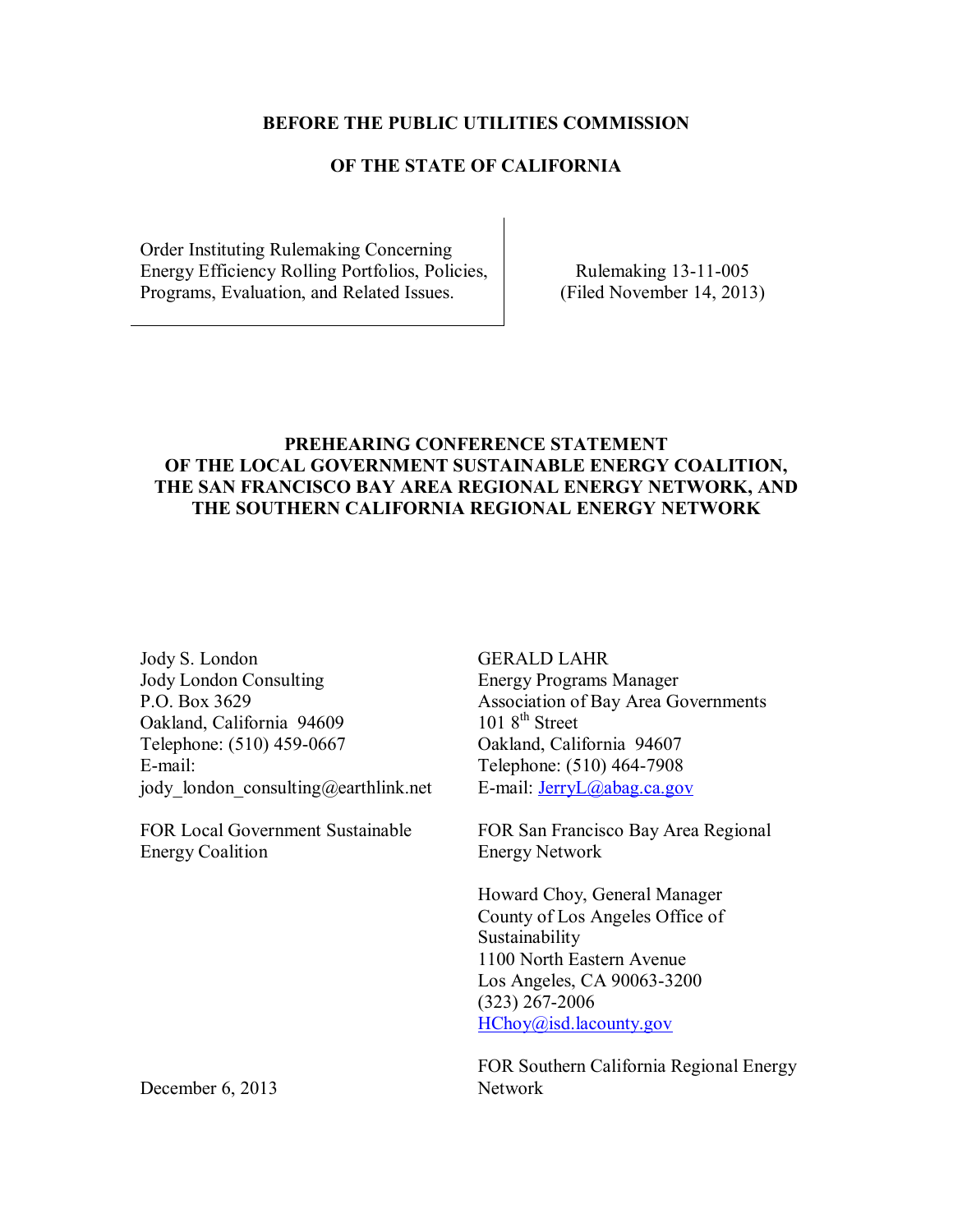#### **I. INTRODUCTION**

Pursuant to Rule 7.2 of the California Public Utilities Commission's ("Commission") Rules of Practice and Procedure and the *Notice of Prehearing Conference Administrative Law Judge's Ruling* ("Ruling") issued November 27, 2013, in this proceeding, the Local Government Sustainable Energy Coalition<sup>1</sup> ("LGSEC"), the Bay Area Regional Energy Network ("BayREN"), and the Southern California Regional Energy Network ("SoCalREN", collectively "Government Parties") submit this prehearing conference statement. The Government Parties commend the Commission for the bold policy changes envisioned in the Rulemaking, and look forward to working with the Commission and other stakeholders to improve energy efficiency and related services for California's energy consumers.

## **II. RESPONSE TO RULING**

The ALJ Ruling asks parties to respond to three questions:

- 1. Any objection to this proceeding being categorized as Ratesetting;
- 2. Whether the CPUC should adopt or modify the proposed schedule for Phase 1; and
- 3. The form of administrator filings for 2015 portfolio funding.

## **A. Question 1: Proceeding Category**

The Government Parties have no objection to the categorization of this proceeding as

Ratesetting.

 $\overline{a}$ 

# **B. Question 2: Proposed Schedule**

The Government Parties support the commitment to provide certainty regarding funding

for 2015 well in advance of the current termination date for the Transition Period. The

Commission should be mindful as it establishes the schedule for Phase 1 of the importance of

 $<sup>1</sup>$  The LGSEC is a statewide membership organization of cities, counties, associations and councils of</sup> government, special districts, and non-profit organizations that support government entities. Each of these organizations may have different views on elements of these comments, which were approved by the LGSEC's Board. A list of our members can be found at [www.lgsec.org.](http://www.lgsec.org/)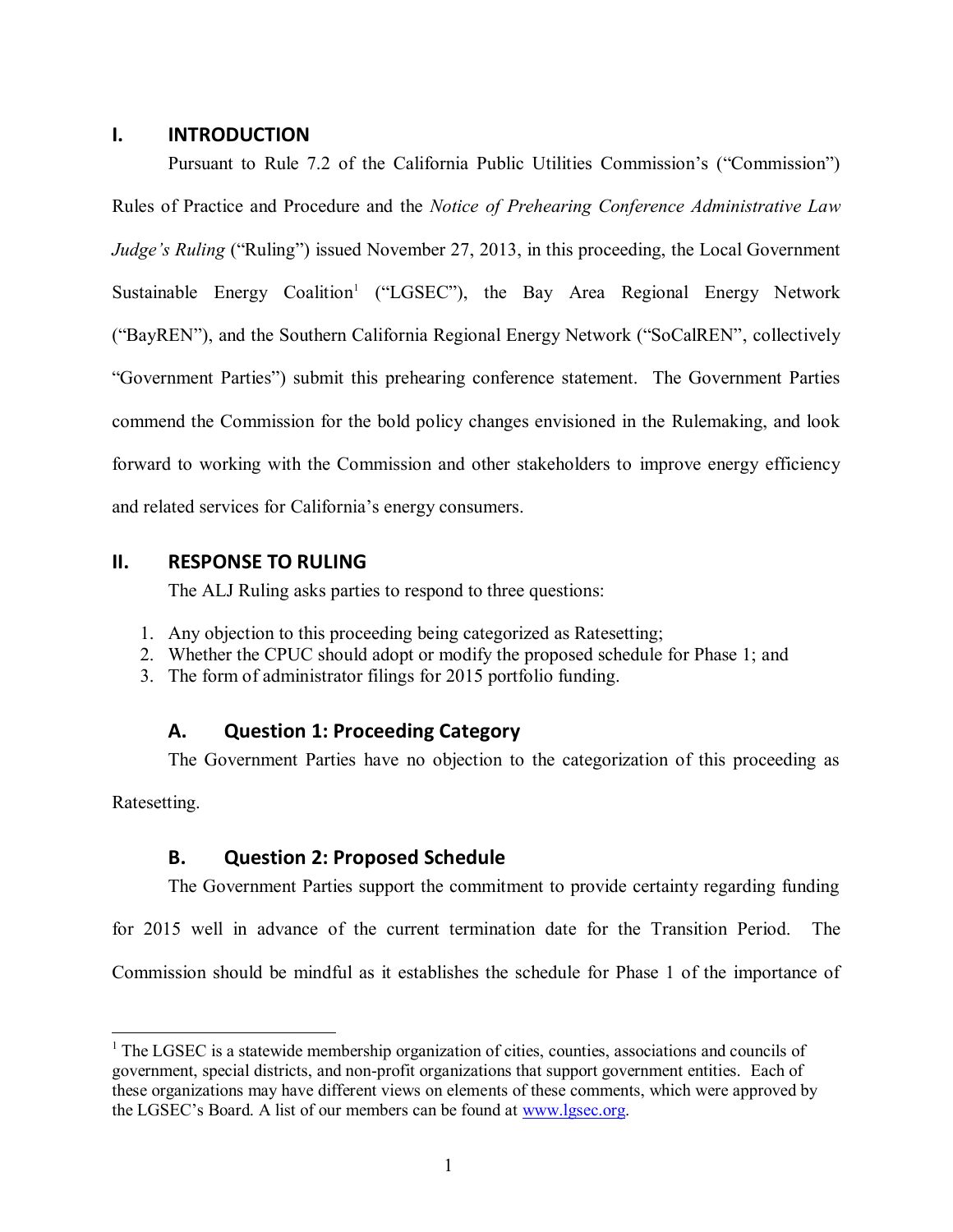funding continuity to continued program success. The Government Parties have reviewed an advance draft of the Statement to be submitted by The Utility Reform Network ("TURN") and support TURN in requesting that the Phase 1 decision support the OIR's stated objectives for moving to Rolling Portfolios, particularly eliminating market barriers, reducing transaction costs, and increasing opportunities to capture all cost-effective energy efficiency savings.

The Government Parties observe that there is very little time between the end of January, when the Commission anticipates adopting the updated energy savings goals, and the mid-February filing date for the 2015 continuation program. We appreciate the Commission's interest in using the most current data available, and request that the Commission be prepared to support and facilitate applicants' efforts to meet the expectations of the OIR and the Goals Study.

In developing this Prehearing Conference Statement, the Government Parties have had an opportunity to coordinate with other parties. The Government Parties join the National Association of Energy Service Companies and TURN in requesting the Commission use the current Transition Period as it might be extended to pilot programs that use the existing condition of buildings as the base case, rather than the current code. Local governments know from ongoing work in our communities that maximize efficiency in the existing building stock, incentives must remain available for projects that bring a building from existing conditions up to or beyond current code, not just for the incremental additional savings achieved from exceeding code. We would like the opportunity to begin now, as California begins implementation of Energy Code updates in Title 24, to identify those programs that will best help building owners increase the energy efficiency of their buildings.

The Government Parties agree with the proposal that will be brought forward in PG&E's statement that 2015 be considered the third year in this Transition Period, rather than a separate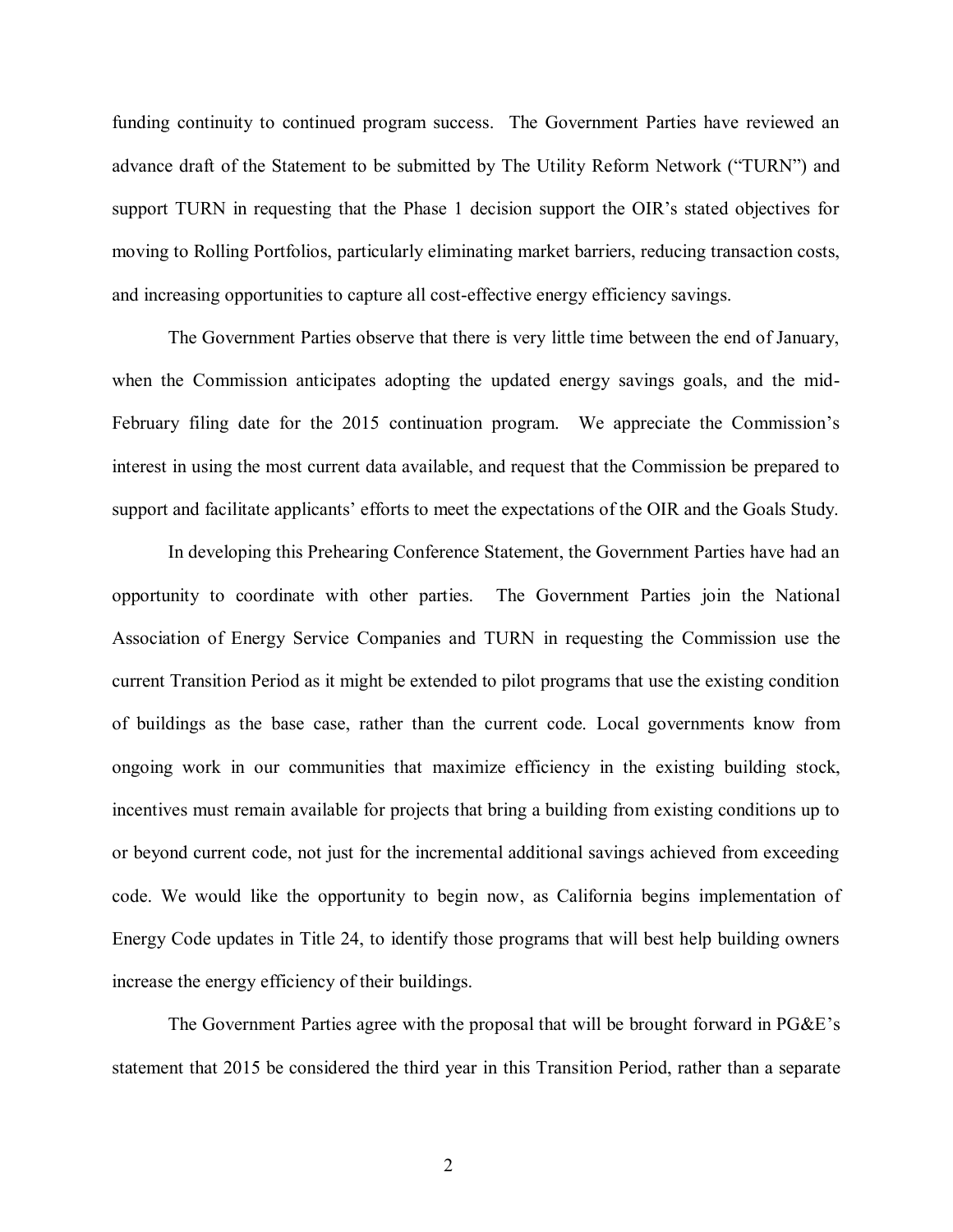one-year portfolio period. We also agree with PG&E that unspent funds from 2013-2014 should be available for program implementers and administrators. This will ensure program continuity and maximum program performance between now and the end of 2015.

#### **C. Question 3**

The Government Parties appreciate the opportunity to provide input on the form of filing to be made by the current administrators for 2015. The BayREN and the SoCalREN both administer their respective programs. The two RENs recommend the Commission accept Advice Letter filings for their 2015 programs. The RENs may wish to make some modifications to their programs, based on their experience to date. This can be accomplished within an Advice Letter filing, and does not require a full-blown application. Given the shortened time frame the Commission envisions, it is not practical for the Commission to process full applications.

#### **III. CONCLUSION**

The Government Parties encourage the Commission to move ahead with Phase 1 as envisioned in the Ruling. The Commission should direct program administrators to submit Advice Letters for 2015 programs. The Commission should allow pilots in 2015 that use the true "existing condition" of buildings as the base case, rather than the current code.

Respectfully submitted,

Howard Choy, General Manager County of Los Angeles Office of Sustainability 1100 North Eastern Avenue Los Angeles, CA 90063-3200 (323) 267-2006 [HChoy@isd.lacounty.gov](mailto:HChoy@isd.lacounty.gov)

For THE SOUTHERN CALIFORNIA REGIONAL ENERGY NETWORK